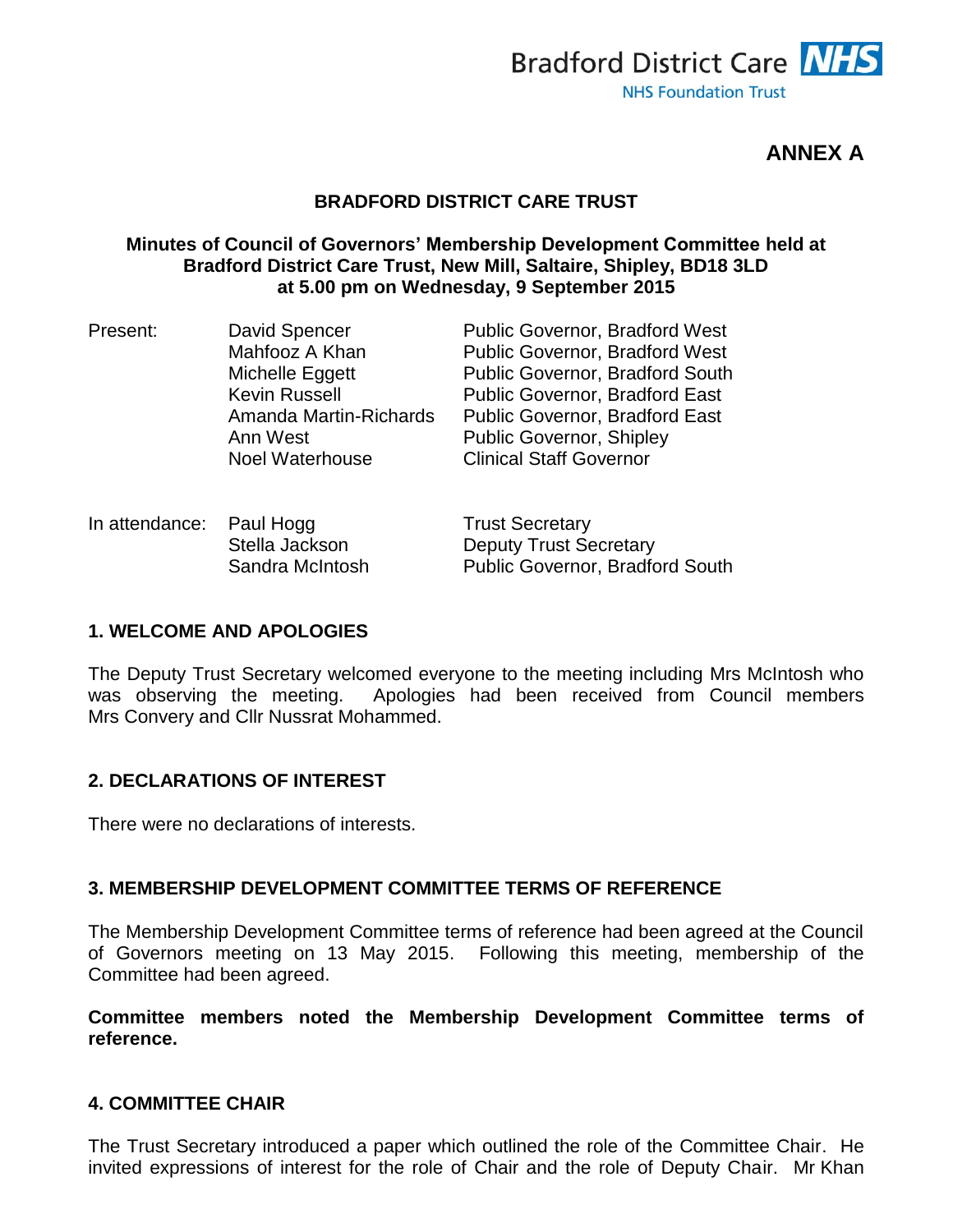expressed an interest in undertaking the Committee Chair role (with effect from the next Committee meeting) and Ms West expressed an interest in undertaking the role of Deputy of Chair.

### **Committee members agreed these appointments.**

## **5. MEMBERSHIP STRATEGY 2014/15 AND 2015-17**

The Trust Secretary presented a paper regarding the Membership Strategy and highlighted the following key points:

- The Membership Strategy for the period 2014/15 contained a number of objectives relating to: membership recruitment; representative membership; the engagement of members; and the establishment of an effective Council of Governors;
- Experience showed that face-to-face communication was the most effective way in which to recruit new members; and
- The Trust's strategy was to invite people to become members of the Trust rather than to opt them in once they had experienced the Trust's services.

The Deputy Trust Secretary then gave a presentation relating to the representativeness of the membership and invited Committee members to consider this data when determining objectives for the 2015-17 Membership strategy. During ensuring discussion, Committee members made the following key points:

- A key objective of the 2015-17 Strategy should relate to the recruitment of people aged 14-21 as the number of members in this age group was lower than other age groups. It was suggested this could be achieved through:
	- $\circ$  promoting membership with students in further and higher education and with those school children undertaking health and social care studies;
	- o the delivery of the district-wide young people's event;
	- o promotion of membership via Bradford Council's Youth Service and Barnardo's; and
	- o promotion of membership with young people accessing Child and Adolescent Mental Health Services (CAMHS).
- Membership representativeness data should be reviewed by the Committee on a regular basis;
- Whilst the recruitment of younger people would be a key objective, it was also important to promote membership to people over the age of 21 via relevant events;
- Membership engagement should be a key objective;
- The Equality lead at the Trust should be invited to a future meeting to present information about the diversity of Bradford, Airedale and Craven as this would help Committee members when determining whether any particular communities should be targeted about membership. **Action: Deputy Trust Secretary to pursue;**
- Whilst membership by constituency area appeared to be broadly representative, data regarding membership by ward area should also be considered by the Committee. **Action: Deputy Trust Secretary to provide this information at the next Committee meeting;**
- A calendar of events should be produced highlighting key events taking place across the district as this would help Committee members to determine whether membership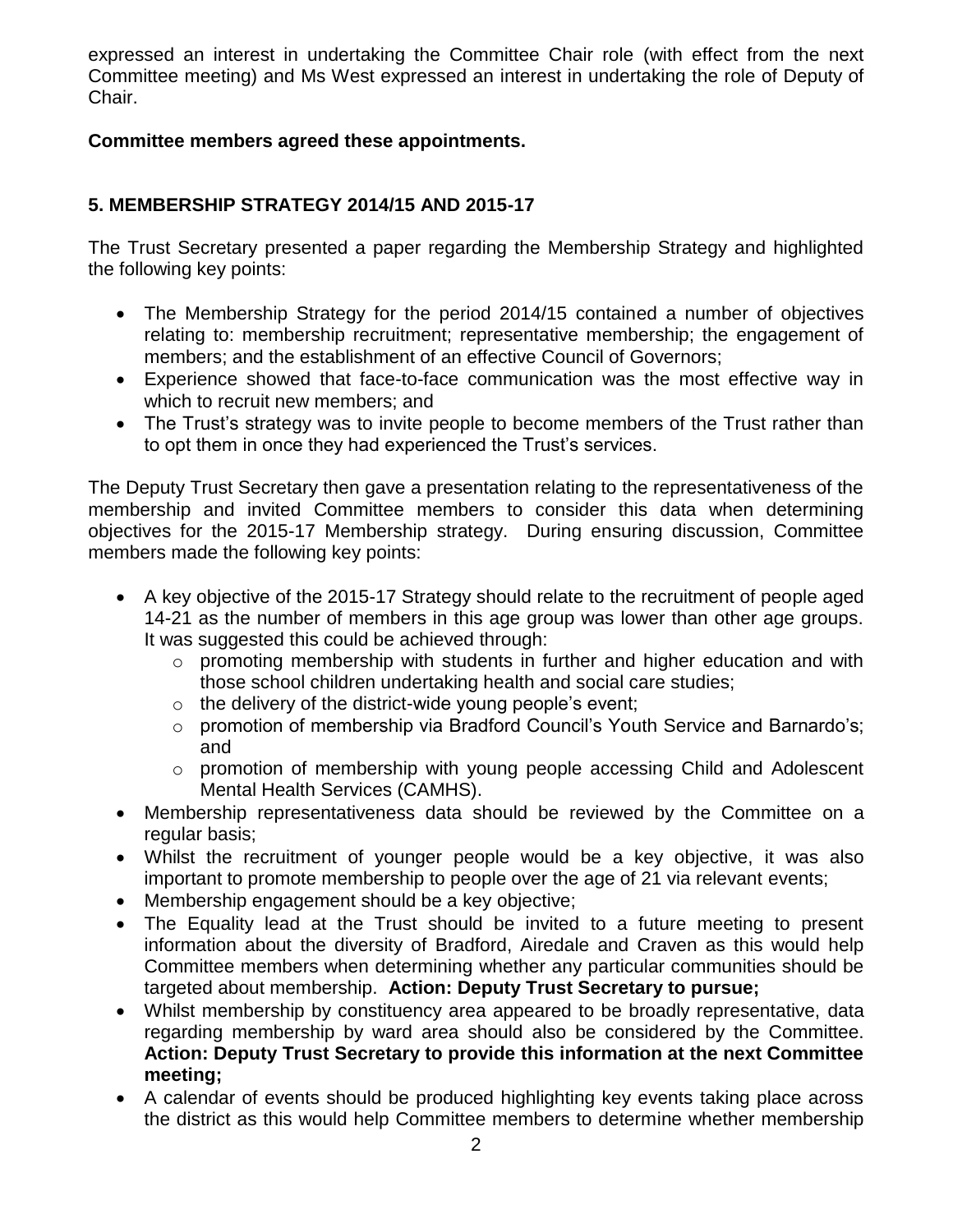should be promoted at any of these. Governors should also be requested to inform the Deputy Trust Secretary about any events taking place within their constituency area. **Action: Deputy Trust Secretary to pursue;**

- An analysis of membership recruitment at previous events, along with an analysis of resultant engagement by those members, should be undertaken. **Action: Deputy Trust Secretary to pursue;**
- A membership recruitment script should be produced and circulated to Governors. **Action: Deputy Trust Secretary**;
- Staff should be encouraged to invite service users and carers to become members of the Trust;
- Corporate communication material, highlighting the work of the Trust and containing information about membership opportunities should be further developed. **Action: Deputy Trust Secretary to incorporate this action on the Membership Strategy action plan;**

### **Committee members noted the content of the paper.**

## **6. YOU AND YOUR CARE STRATEGIC REFERENCE GROUP PRESENTATION TO BOARD**

The Trust Secretary provided Governors with an update about the work of the `You and Your Care Strategic Reference Group' (YYCSRG). He reported the sub-groups of the YYCSRG were progressing individual workstreams relating to involvement and engagement and presentations about these would be given at future Board `on-the-road' meetings. The presentation in January would focus on external relationships and would include information about the work being undertaken to refresh the Membership strategy.

## **7. FUTURE MEETINGS**

Committee members agreed that future meetings should take place on a monthly basis, starting at 5.00 pm and finishing around 7.00 pm.

## **8. ANY OTHER BUSINESS**

There were no other items of business. The meeting concluded at 7.00 pm.